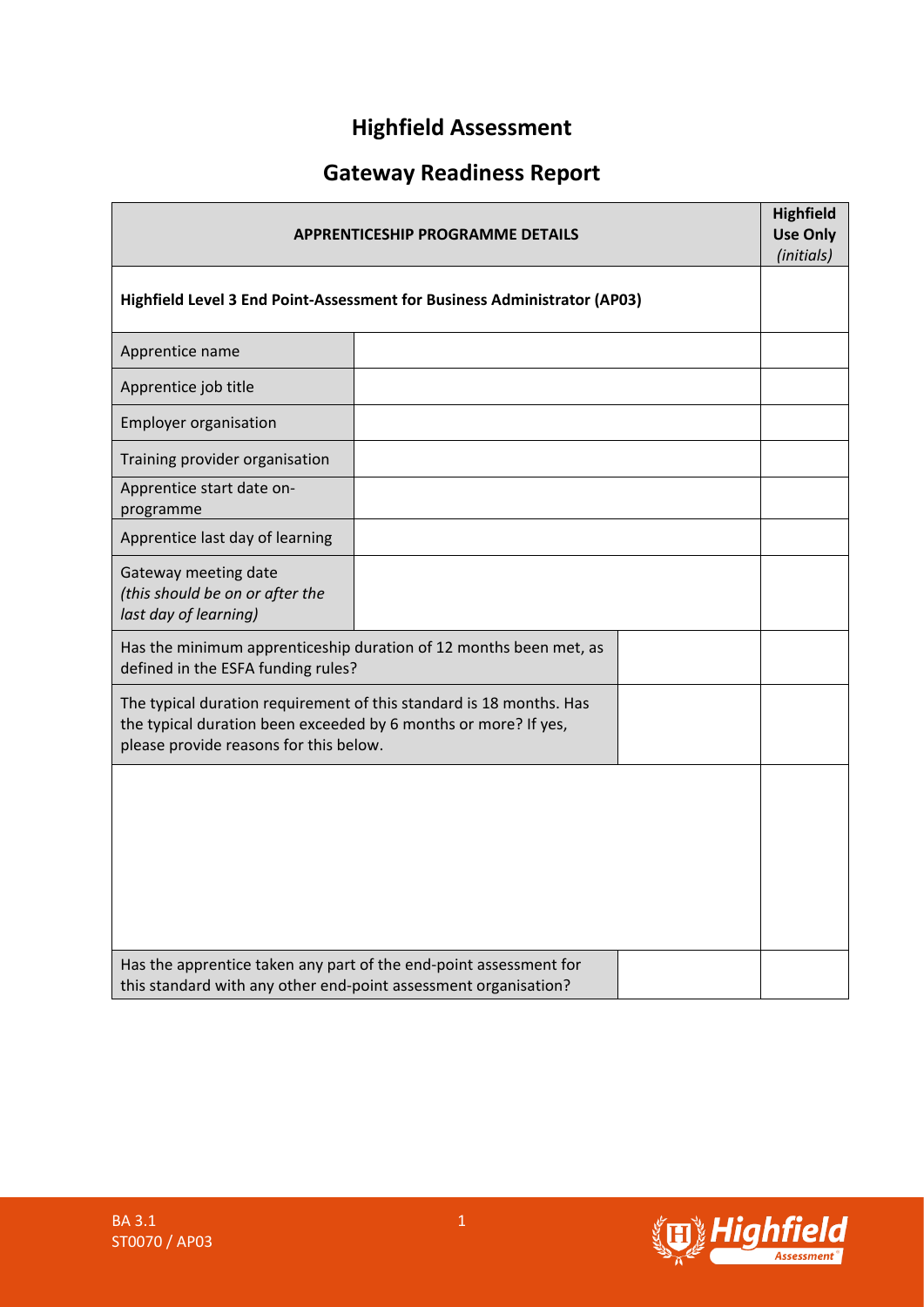| <b>PREREQUISITE REQUIREMENTS</b> |                               |                                                                      |                                            |  |  |  |
|----------------------------------|-------------------------------|----------------------------------------------------------------------|--------------------------------------------|--|--|--|
| Prerequisite<br>requirement      | Achieved by the<br>apprentice | <b>Evidence type provided</b><br>(e.g. PLR, certificate, screenshot) | <b>Highfield Use</b><br>Only<br>(initials) |  |  |  |
| Achieved English L2              |                               |                                                                      |                                            |  |  |  |
| <b>Achieved Maths L2</b>         |                               |                                                                      |                                            |  |  |  |
| Portfolio of learning            |                               |                                                                      |                                            |  |  |  |
| Project                          |                               |                                                                      |                                            |  |  |  |

#### **GATEWAY REVIEW**

The gateway review should be completed by the employer, supported by the training provider, to record how the apprentice has met each of the standard subject areas. This can be discussed through a Q&A, and/or the apprentice may present evidence that can be reviewed during the meeting to show their achievement of the standard.

The employer, supported by the training provider, must agree that the apprentice is, in their view, competent in the role and therefore ready to undertake the end-point assessment. This should be recorded in the table below, along with any comments.

| <b>Standard area</b>                   | <b>Assessment</b><br>ready? | <b>Comments</b> |
|----------------------------------------|-----------------------------|-----------------|
| The organisation                       |                             |                 |
| Value of their skills                  |                             |                 |
| Stakeholders                           |                             |                 |
| Relevant regulation                    |                             |                 |
| Policies                               |                             |                 |
| <b>Business fundamentals</b>           |                             |                 |
| Processes                              |                             |                 |
| <b>External environment</b><br>factors |                             |                 |
| T                                      |                             |                 |
| Record and document<br>production      |                             |                 |
| Decision making                        |                             |                 |
| Interpersonal skills                   |                             |                 |
| Communications                         |                             |                 |

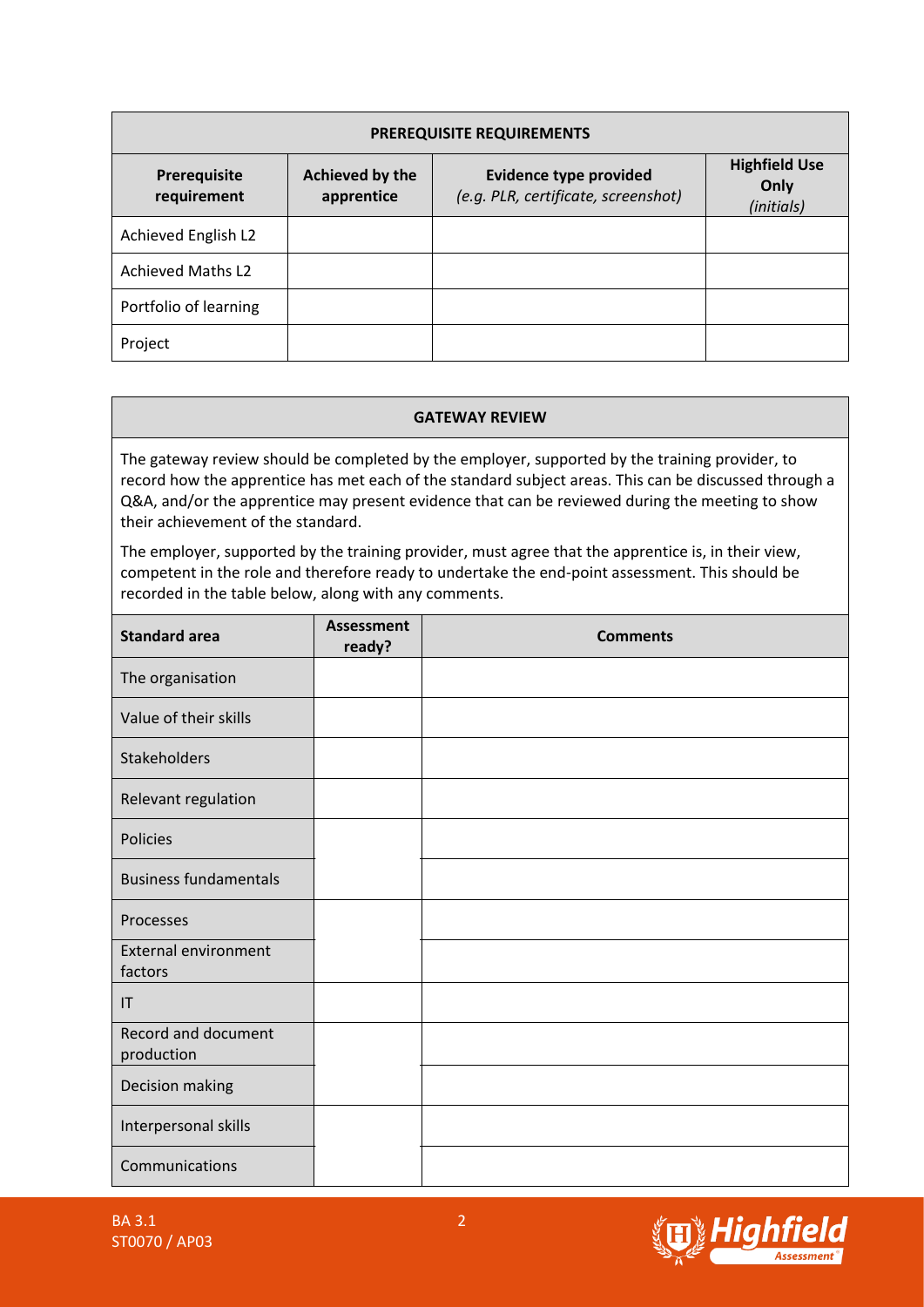| Quality                   |  |
|---------------------------|--|
| Planning and organisation |  |
| Project management        |  |
| Professionalism           |  |
| Personal qualities        |  |
| Managing performance      |  |
| Adaptability              |  |
| Responsibility            |  |